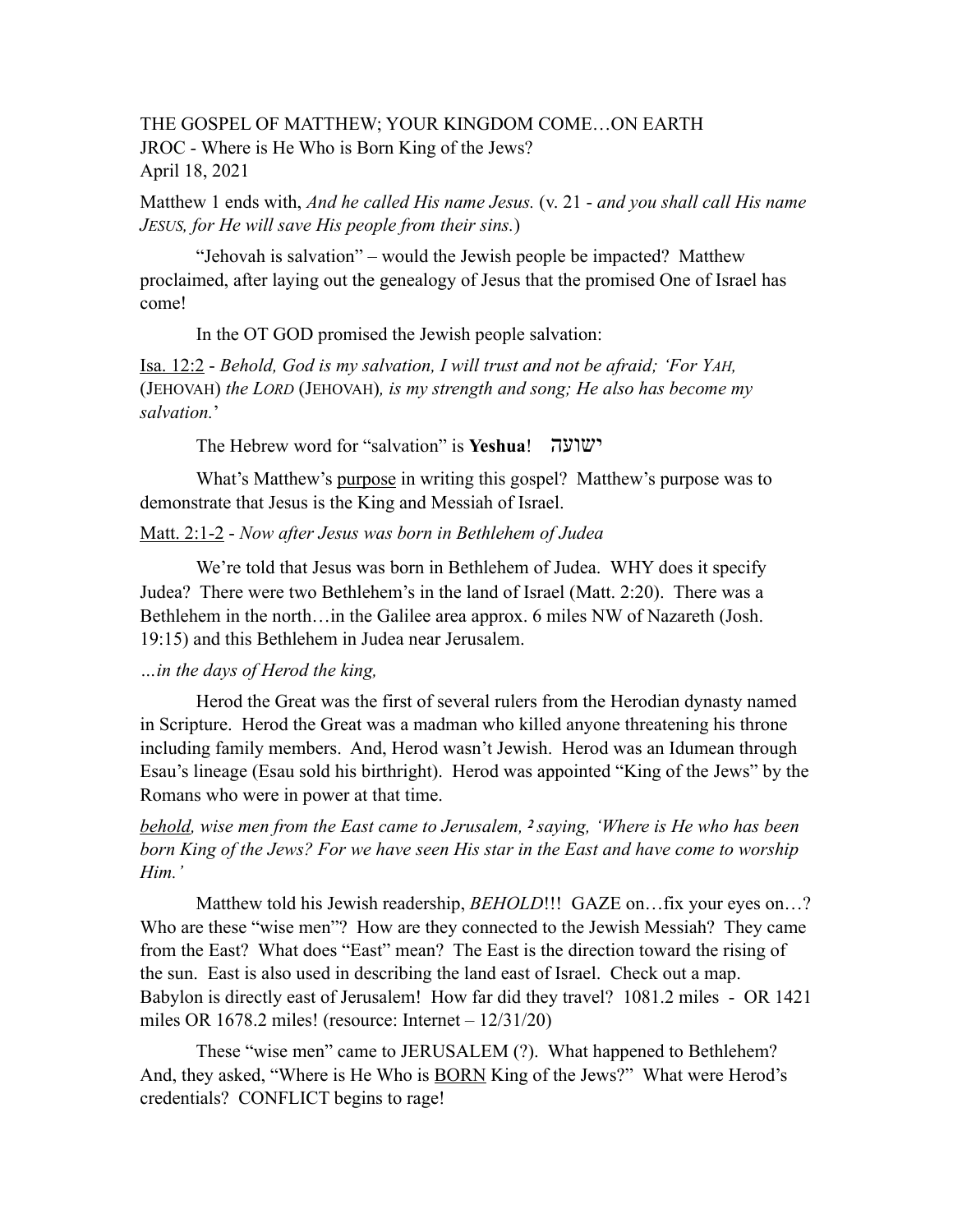And, these "wise men" saw HIS star in the East? WHY "His" star? Where do we read of a "star" in the birth-account of Jesus? We see a star in the prophecy of Balaam - Num. 24:17 - *I see Him, but not now; I behold Him, but not near; a Star* (a blazing; a shining) *shall come out of Jacob; a Scepter* (a rod – as in a king's staff) *shall rise out of Israel…* 

The star and the scepter are one and the same. Scepter is a symbol of – royalty. The star that would rise is a king.

2

WHY did the wise men from the MESOPOTAMIAN area travel to see this King of the Jews? TO WORSHIP HIM!!!! "But they weren't Jews"!

Where else do we read about the Magi? We find wise men in the book of Daniel!

I believe Daniel is the key to understanding these wise men. Daniel was in Babylon when he encountered the Magi. BIBLICALLY, everything is right with this picture. AFTER the birth of Jesus, wise men from the East came to JERUSALEM to find the KING of the Jews! That was their agenda. They were looking for a King.

The shepherds found Jesus, the infant, lying in a manger among many lambs. In the shepherds' account, we see Jesus as the Lamb of God Who would be sacrificed at His first coming. In Matt. 2 the Jewish readership in that day and we who are reading this account are told to see Jesus the King!

The wise men weren't Jewish – they were Gentiles. The Gentile wise men saw HIS star when Jesus was born while the Magi were in the East. But it took them time to travel across the desert from the East to Bethlehem? NO! They traveled first to Jerusalem (Matt. 2:1) the city where King David reigned and where the Messiah will reign as King at His second coming – in the future. At Jerusalem the wise men encountered Herod who told them to go to Bethlehem – and they did. The Magi found Jesus in a house – NOT lying in a manger (Matt. 2:11). AND, He was a "Child," not a baby (Matt. 2:11).

These Magi/wise men were not kings. They were king makers. The wise men looked for kings! We read about the wise men in the book of Daniel in the OT. The wise men, were known as those who interpreted dreams (Dan. 2:1-4). HOWEVER, they could not interpret King Nebuchadnezzar's dream. Nebuchadnezzar threatened to kill the wise men…and Daniel. Through God, Daniel, a faithful Jewish young man, was able to interpret the King's dream. God gave Daniel the interpretation. The King put Daniel in charge of the wise men. Daniel became the Chief Administrator over the wise men (Dan. 2:48).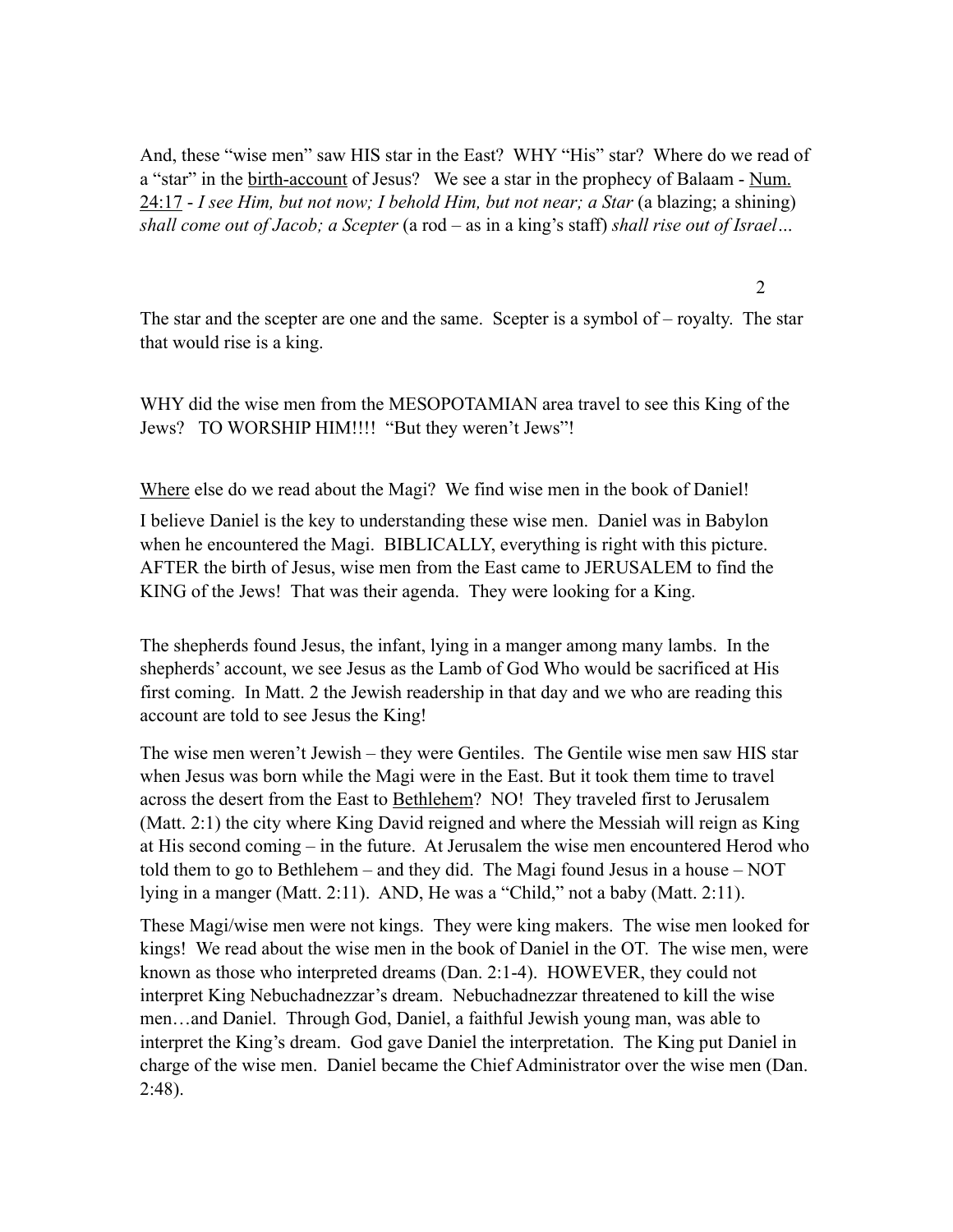In his book, Daniel wrote about when the Messiah would appear in Israel (Dan. 9:26). That information, I'm strongly suggesting, was passed down from generation to generation among the Magi/wise men to the wise men in Matt. 2! And so, the Magi traveled to Jerusalem to find the King of the Jews. History teaches that their king, the Persian king, was dethroned! The wise men were looking for a new king. And so they traveled to Jerusalem to find the One Who would be King of the Jews Whom they had heard about through their ancestors from Daniel.

King Herod and the Jewish scribes directed the Magi to Bethlehem. Herod and the scribes didn't accompany the Magi to find the Promised One of Israel! The Magi brought the child gifts: gold – symbolizing royalty; frankincense – speaks of deity; myrrh was used to embalm the dead. These gifts truly depict the Messiah Who is God (represented by frankincense), Who would die for sin (rep. by myrrh), and Who will return and reign as King (rep. by gold).

# WHAT OF THE STAR?

Luke 2:8-9 - *Now there were in the same country shepherds living out in the fields, keeping watch over their flock by night. 9 And behold, an angel of the Lord stood before them, and the glory of the Lord shone around them,*

3

In the OT, the glory of God is manifested as light: the cloud of light in the day and pillar of fire at night. God descended on Mt. Sinai in fire! Could the glory of God have appeared to the Magi revealing that a King had been born in Israel? When Jesus returns at His physical Second Coming, He will return in great glory. Matt. 24:30 - *Then the sign of the Son of Man will appear in heaven, and then all the tribes of the earth will mourn,*  and they will see the Son of Man coming on the clouds of heaven with power and great *glory*. I believe it was the glory of God that shone that night in Bethlehem. I believe it was the glory of God that the Magi saw. In Hebrew the word for star is Kowkab (cochav) and its meaning is to shine or to blaze forth. The Magi saw HIS star in the East.

Nowhere in Scripture do we read that the Magi followed the star to Jerusalem. Matt. 2:7 – Herod secretly met with the wise men to determine from them what time the star appeared…when they had seen the blazing in the East. When the wise men departed from Herod (v.9), "behold" the star, which they had seen in the East "went before them." Ex. 13:21 - *and the LORD went before them by day in a pillar of cloud to lead the way, and by night in a pillar of fire to give them light, so as to go by day and night.* They saw HIS star in the East and they knew from what Daniel wrote...they knew where to go – to the City of God – Jerusalem. They didn't need a star to guide them. They had God's Word to guide them. God's presence guided them!

### Flight to Egypt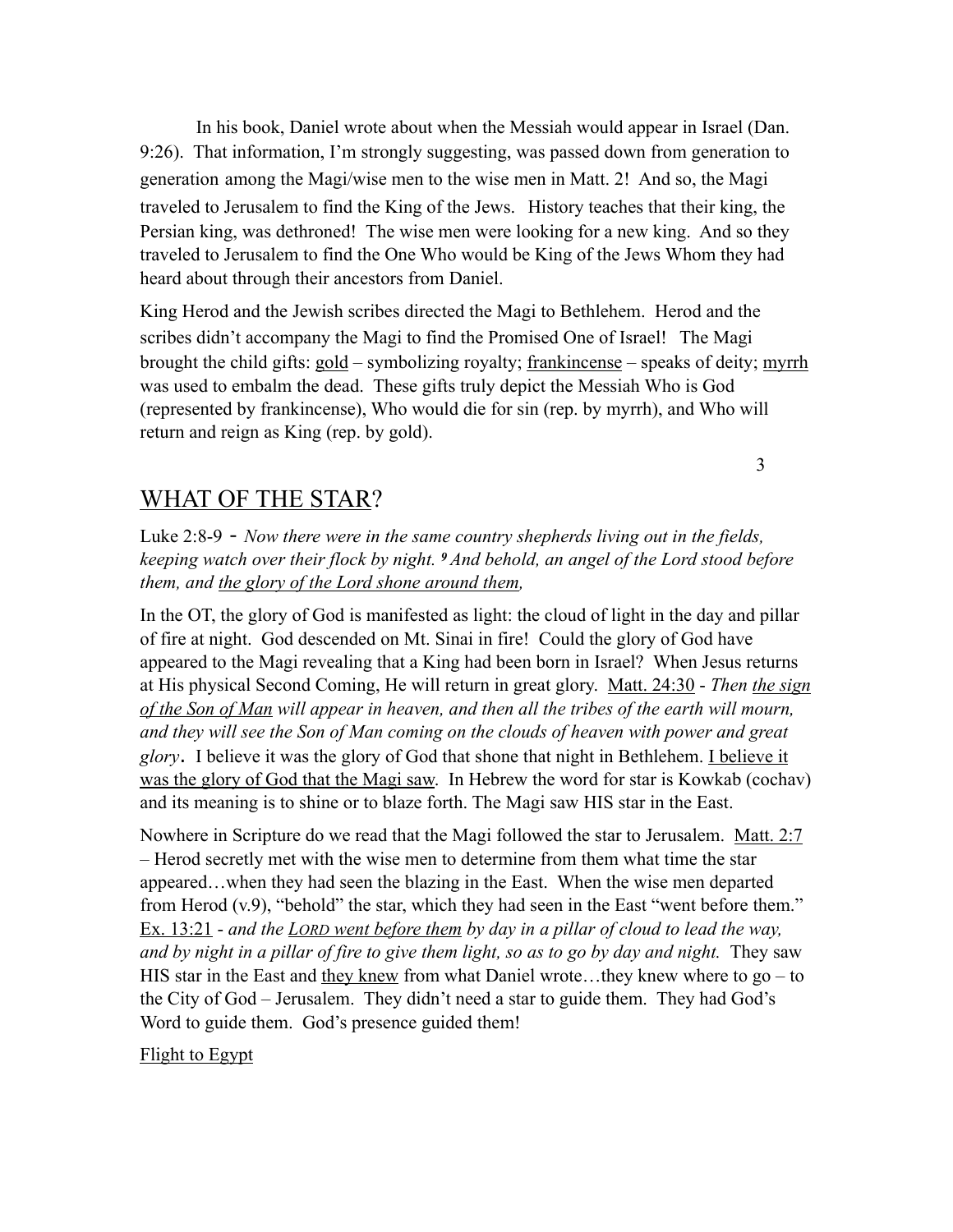Matt. 2:12 - *Then, being divinely warned in a dream that they should not return to Herod, they* (the Magi) *departed for their own country another way.* God spoke to the wise men. The Magi were instructed NOT to return to Herod. They returned to their country by another route.

Matt. 2:13-15a - *Now when they* (the Magi) *had departed, behold, an angel of the Lord appeared to Joseph in a dream, saying, 'Arise, take the young Child and His mother, flee to Egypt, and stay there until I bring you word; for Herod will seek the young Child to destroy Him.' When he* (Joseph) *arose, he took the young Child and His mother by night and departed for Egypt, 15 and was there until the death of Herod, that it might be fulfilled which was spoken by the Lord through the prophet, saying, 'Out of Egypt I called My Son.'* Hosea 11:1 – was quoted…*When Israel was a child, I loved him, and out of Egypt, I called My son.* In Hosea the Lord reassured Israel of His intense love for her. Matthew's use of this verse is in relation to Israel's destiny wrapped up in the Son of God, the Messiah.

Matt. 2:16-18 – *Then Herod, when he saw that he was deceived by the wise men, was exceedingly angry; and he sent forth and put to death all the male children who were in Bethlehem and in all its districts, from two years old and under, according to the time* 

*which he had determined from the wise men.* Bethlehem has been known as a place of sorrows. At His first coming, Jesus took on the role as the Suffering Servant (Isa. 53).

Matt. 2:19-23 - *Now when Herod was dead, behold, an angel of the Lord appeared in a dream to Joseph in Egypt, 20 saying, 'Arise, take the young Child and His mother, and go to the land of Israel, for those who sought the young Child's life are dead.' 21 Then he arose, took the young Child and His mother, and came into the land of Israel. 22 But when he heard that Archelaus was reigning over Judea instead of his father Herod, he*  was afraid to go there. And being warned by God in a dream, he turned aside into the *region of Galilee. 23 And he came and dwelt in a city called Nazareth, that it might be fulfilled which was spoken by the prophets, 'He shall be called a Nazarene.'* 

There is no passage in the OT stating that the Messiah would be a Nazarene. We do know that Nazareth was ill-thought of. Some connected "Nazareth" with a word that meant *germ* – something despised! Jesus as "a Nazarene" foreshadowed Jesus…His being despised and rejected (Isa. 53:3).

THERE IS A PURPOSE – ACCORDING TO GOD'S ENTIRE PLAN – IN THE MAGI'S VISIT - We are told of the Magi because here is fruit from Daniel's ministry in Babylon! God called the Jewish people to witness to the Gentiles of the one true God

4